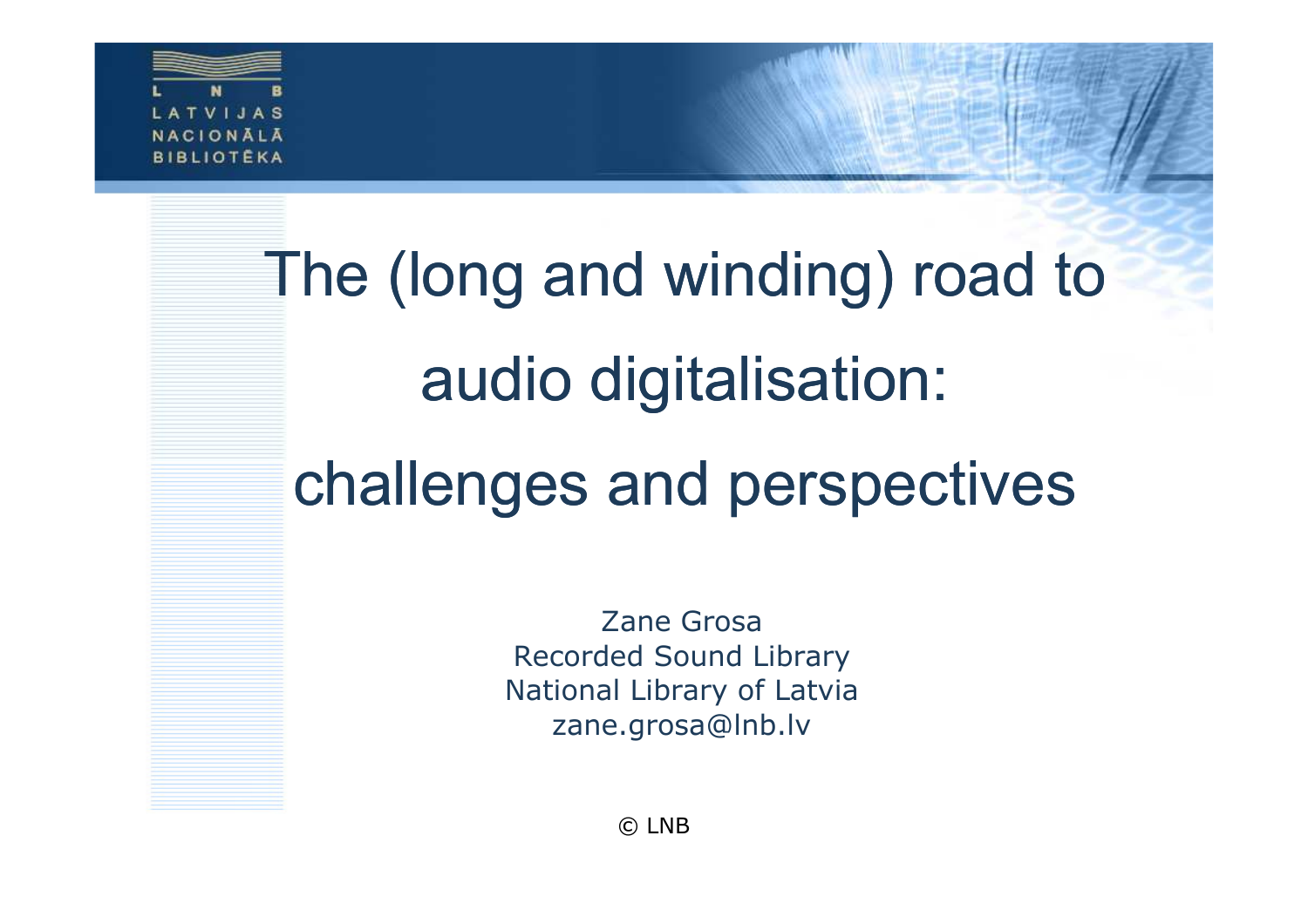

## Collection background

- • Different formats:
	- $\mathcal{L}_{\mathcal{A}}$  -size  $\mathcal{L}_{\mathcal{A}}$  and  $\mathcal{L}_{\mathcal{A}}$  and  $\mathcal{L}_{\mathcal{A}}$ 49'000 vinyls (33 rpm, 78 rpm, shellac)
	- $\mathcal{L}_{\mathcal{A}}$  -size  $\mathcal{L}_{\mathcal{A}}$  and  $\mathcal{L}_{\mathcal{A}}$  and  $\mathcal{L}_{\mathcal{A}}$ 3560 cassettes, some magnetic tapes
	- -10'000 CD's and less than 100 DVD's

#### •Purpose:

 $\mathcal{L}_{\mathcal{A}}$ collection and preservation of Latvian music, or music performed by Latvians

 $\mathcal{L}_{\mathcal{A}}$  -size  $\mathcal{L}_{\mathcal{A}}$  and  $\mathcal{L}_{\mathcal{A}}$  and  $\mathcal{L}_{\mathcal{A}}$ wide collection of classical music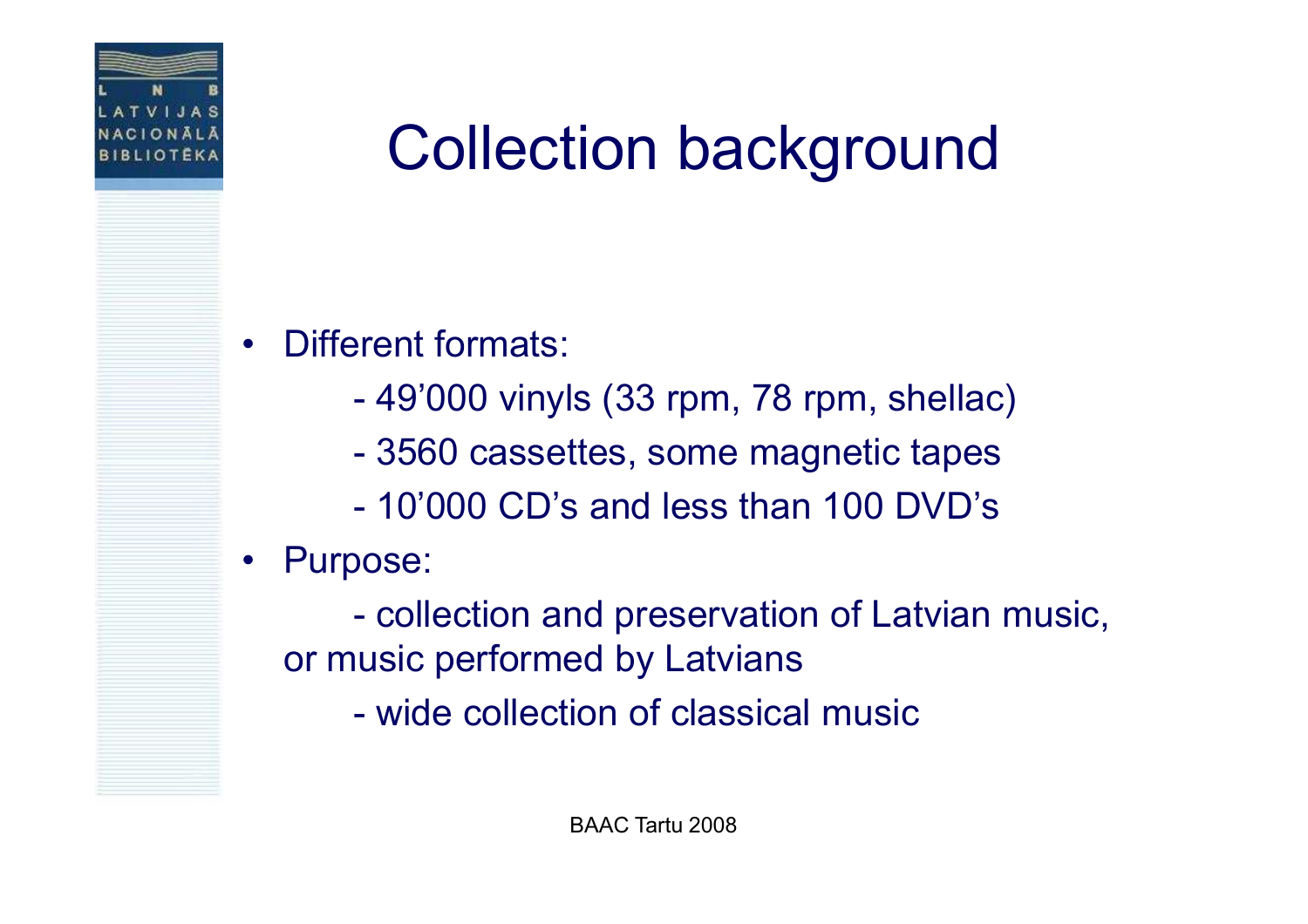

### Preservation history

### • Vinyl to magnetic tapes

### • Vinyl to CD's



(Image from NFSA Australia)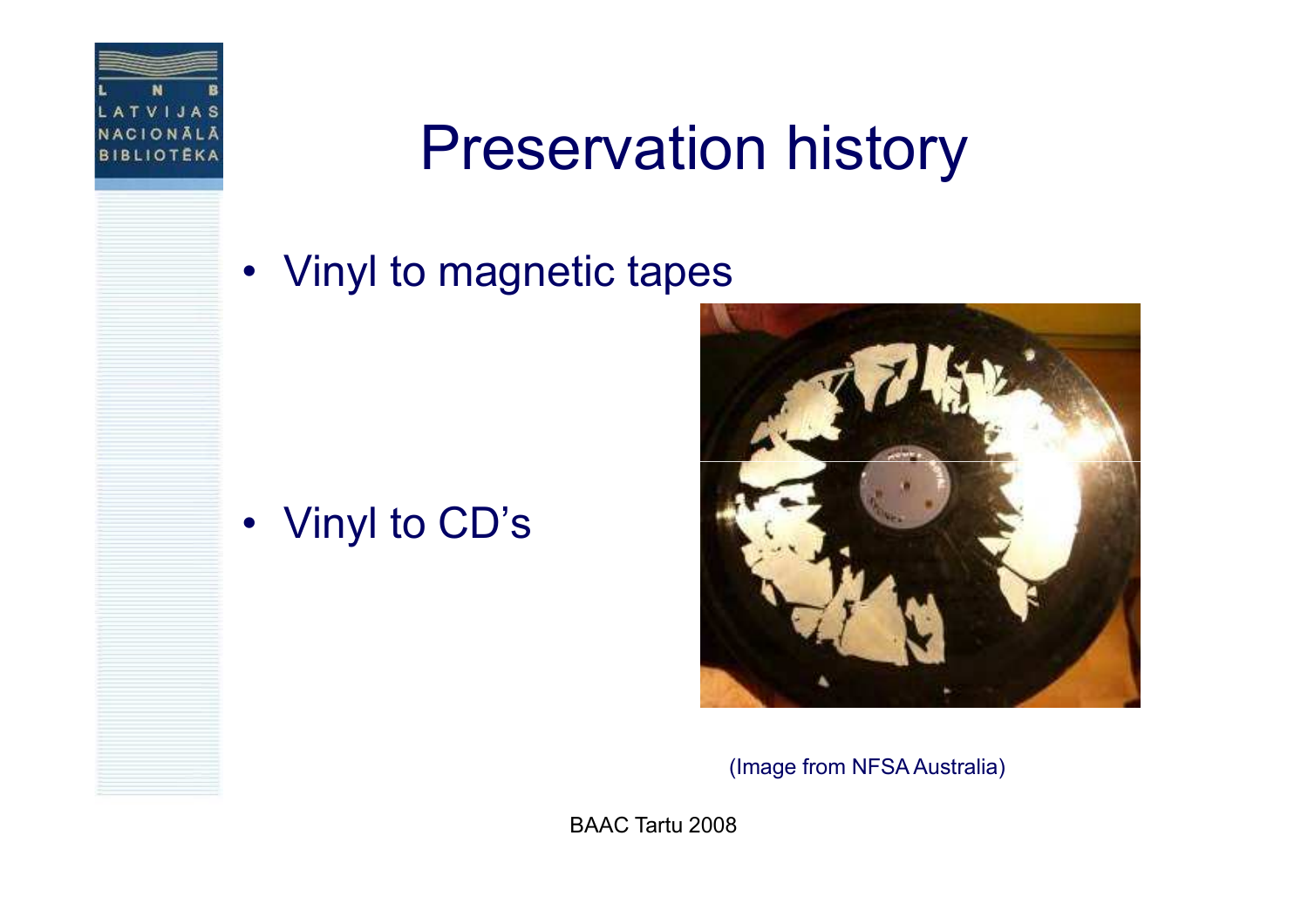

## Pilot project: goals

- Test-digitisation of different kinds of records
- Preparation of procedure manual
- $\bullet$ Metadata - application and testing
- Surveying public interest in digitised audio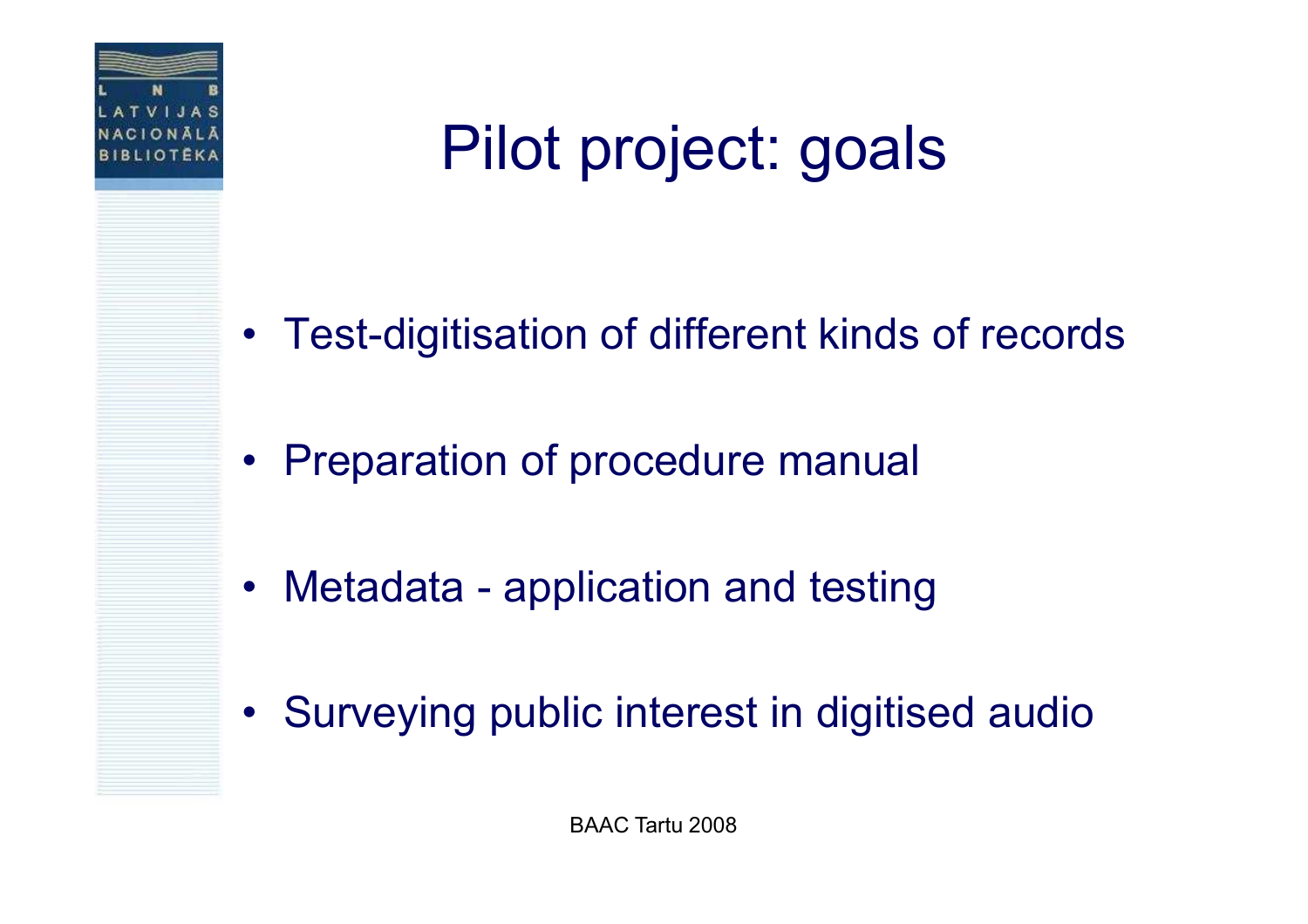

## Pilot project: features

- $\bullet$ Description of each track
- Scanning and description of covers
- Text searching
- $\bullet$  Linking between tracks, the main title and cover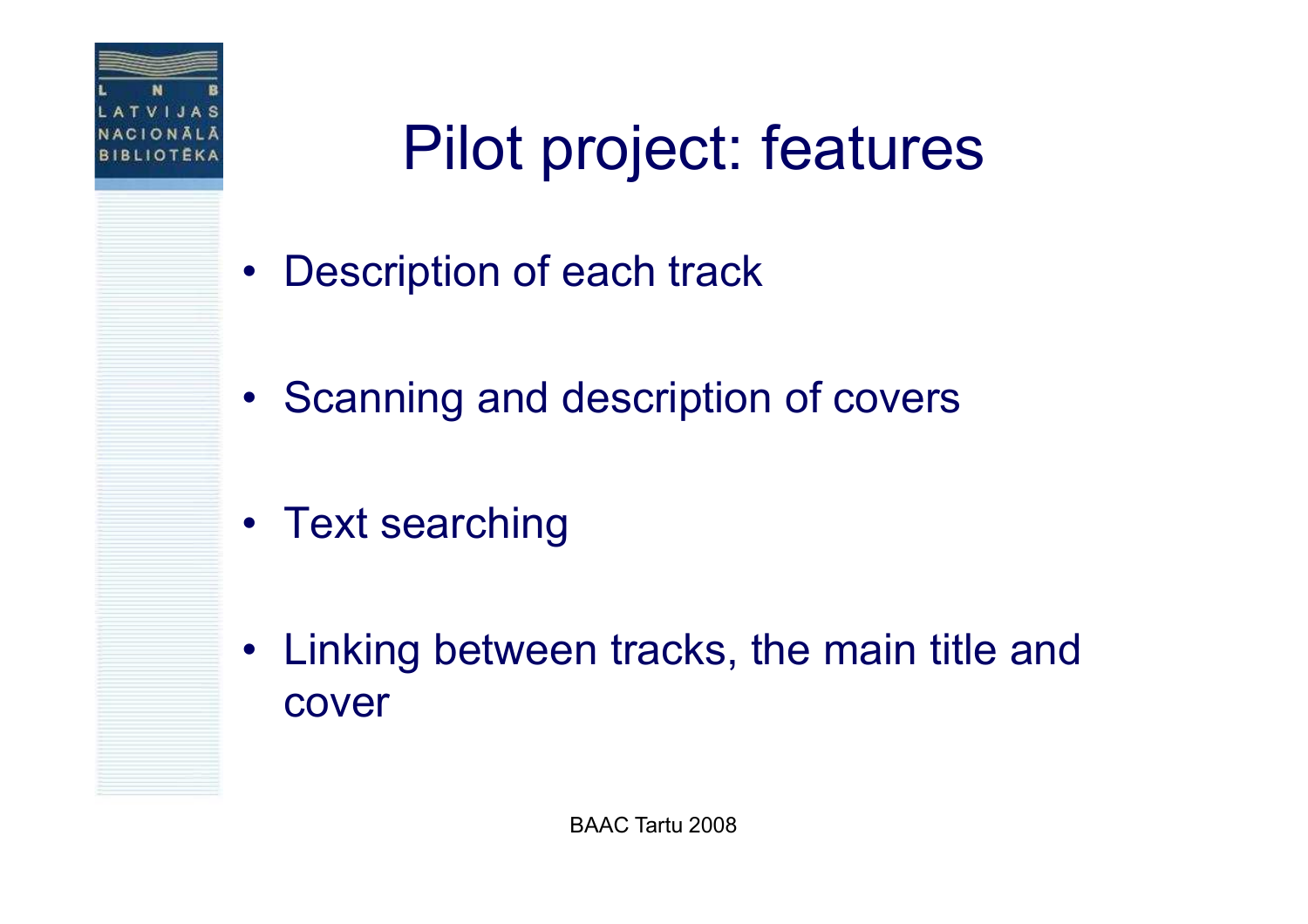### N B<br>'IJAS N NACIONALA **BIBLIOTÉKA**

### **Ex** Fez Digital Repository

 $\rightarrow$ 

Digitālā bibliotēka Letonica (

#### **View LNB Digital Object:**

**Collection:** Latvijas mūzika un atskaņotājmāksla skaņu platēs (1960-1990) Browse Collection: Prev: Vecã sēļa ceļa dziesma Next: Vasaras vakars

|                                                              | <b>Title Vecais zvans</b>                                                                                                                                            |
|--------------------------------------------------------------|----------------------------------------------------------------------------------------------------------------------------------------------------------------------|
|                                                              | <b>Type</b> Audio ieraksts                                                                                                                                           |
| <b>AlternativeTitle Alternativs</b><br>nosaukums             | Старый звонок                                                                                                                                                        |
|                                                              | Creator / Autors Zakis, Alnis, 1931-                                                                                                                                 |
| Contributor Līdzradītājs Priedītis, K.                       | Radio sieviešu vokālais ansamblis<br>Grīnberas, Ojārs, 1942-<br>Radio estrādes un vieglās mūzikas orkestris                                                          |
| ContributorRole Līdzradītāja loma teksta autors              | izpildītājs<br>izpildītājs<br>izpildītāis                                                                                                                            |
|                                                              | Publisher Rīga : Melodija                                                                                                                                            |
| DateIssued [1972?]                                           |                                                                                                                                                                      |
| Subject / Priekšmets Populārā mūzika                         | Popular music                                                                                                                                                        |
|                                                              | Description Vispārīgas piezīmes Dziesma no skanuplates: Latviešu komponistu estrādes dziesmas<br>Pielikuma anotācija uz apvāka latviešu, krievu valodā<br>Hron. 2:12 |
| DateCaptured Digitalizācijas datums 2008-05-26               |                                                                                                                                                                      |
| FormatMedium Fiziskais datu nesējs Skaņuplate                |                                                                                                                                                                      |
|                                                              | <b>Identifier</b> 33Д-031224                                                                                                                                         |
| LocationOrganisation Organizācija,<br>kurā atrodas oriģināls | Latvijas Nacionālā Bibliotēka                                                                                                                                        |
| LocationDepartment Nodaļa, kurā<br>atrodas oriģināls         | Fonotēka                                                                                                                                                             |
| LocationCode F-3/2448                                        |                                                                                                                                                                      |
| Language / Valoda latviešu                                   |                                                                                                                                                                      |
| Rights / Tiesību pārvaldība Brīva piekļuve                   |                                                                                                                                                                      |
| Audience / Mērkauditorija Plašai auditorijai                 |                                                                                                                                                                      |
|                                                              |                                                                                                                                                                      |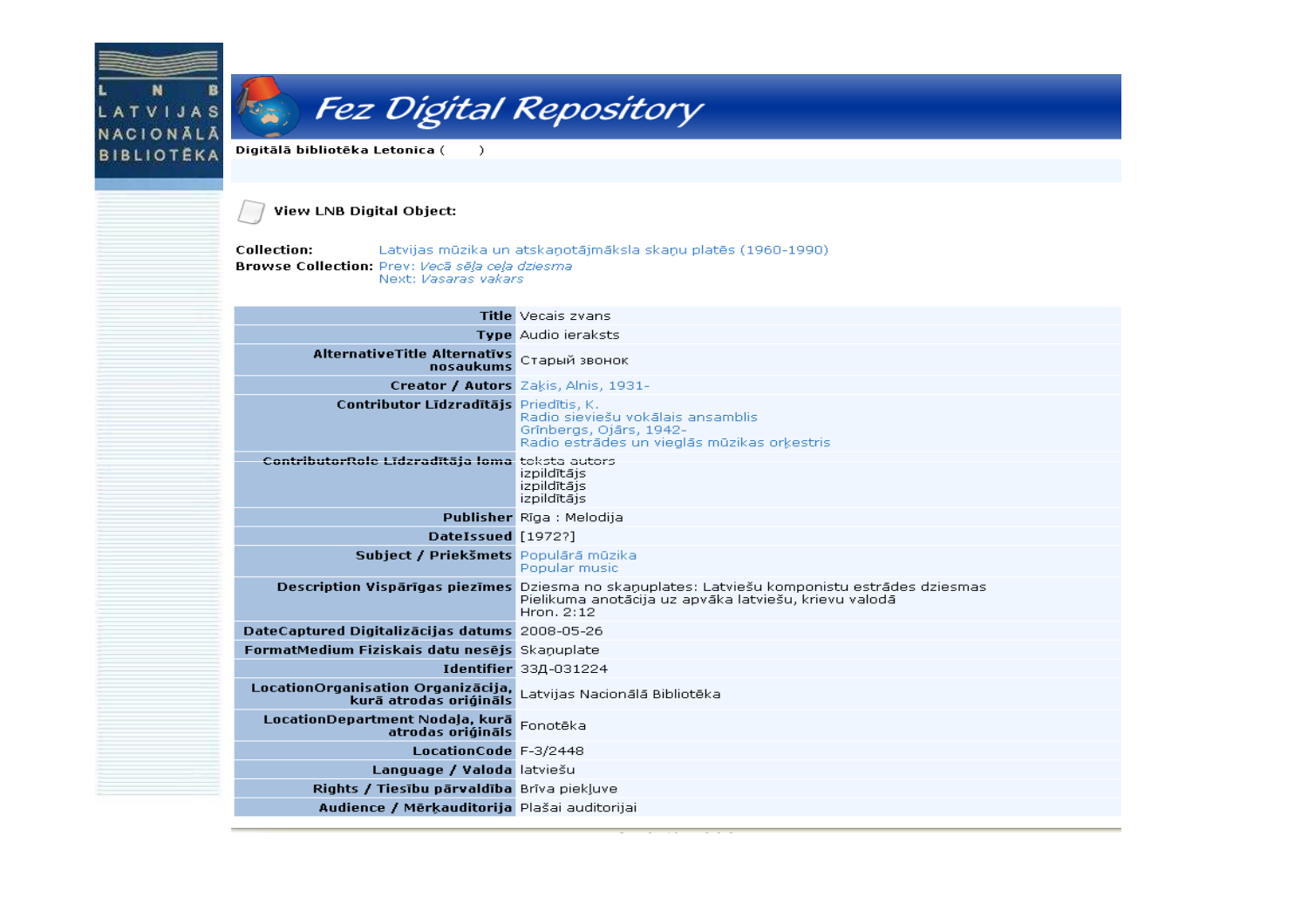

## **Equipment**

- Record cleaning & vacuuming machine
- Turntables (separate equalizer necessary?)
- Analogue-digital converter



- $\bullet$ Computer with appropriate software
- Sound monitors

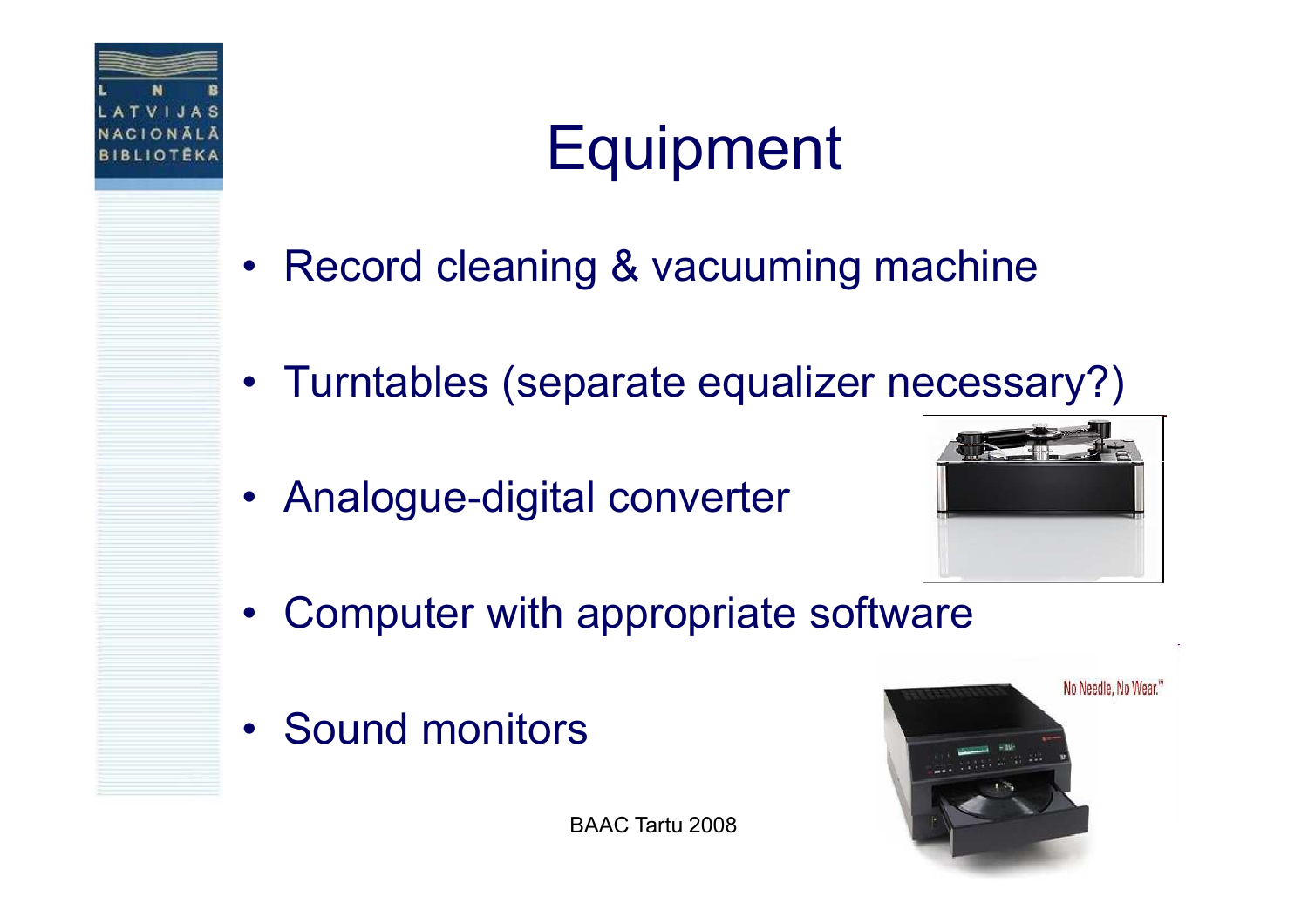

### Some challenges

- $\bullet$  Automatically generated metadata for audio files - at present:
	- resolution<br>duration
	- $\mathcal{L}_{\mathcal{A}}$  -size  $\mathcal{L}_{\mathcal{A}}$  and  $\mathcal{L}_{\mathcal{A}}$  and  $\mathcal{L}_{\mathcal{A}}$ duration<br>bit rate
	- $\mathcal{L}_{\mathcal{A}}$ bit rate
	- compi compression<br>opensulatio
	- $\mathcal{L}_{\mathcal{A}}$  -size  $\mathcal{L}_{\mathcal{A}}$  and  $\mathcal{L}_{\mathcal{A}}$  and  $\mathcal{L}_{\mathcal{A}}$ encapsulation<br>channels
	- channels
- Preservation metadata according to IASA advisable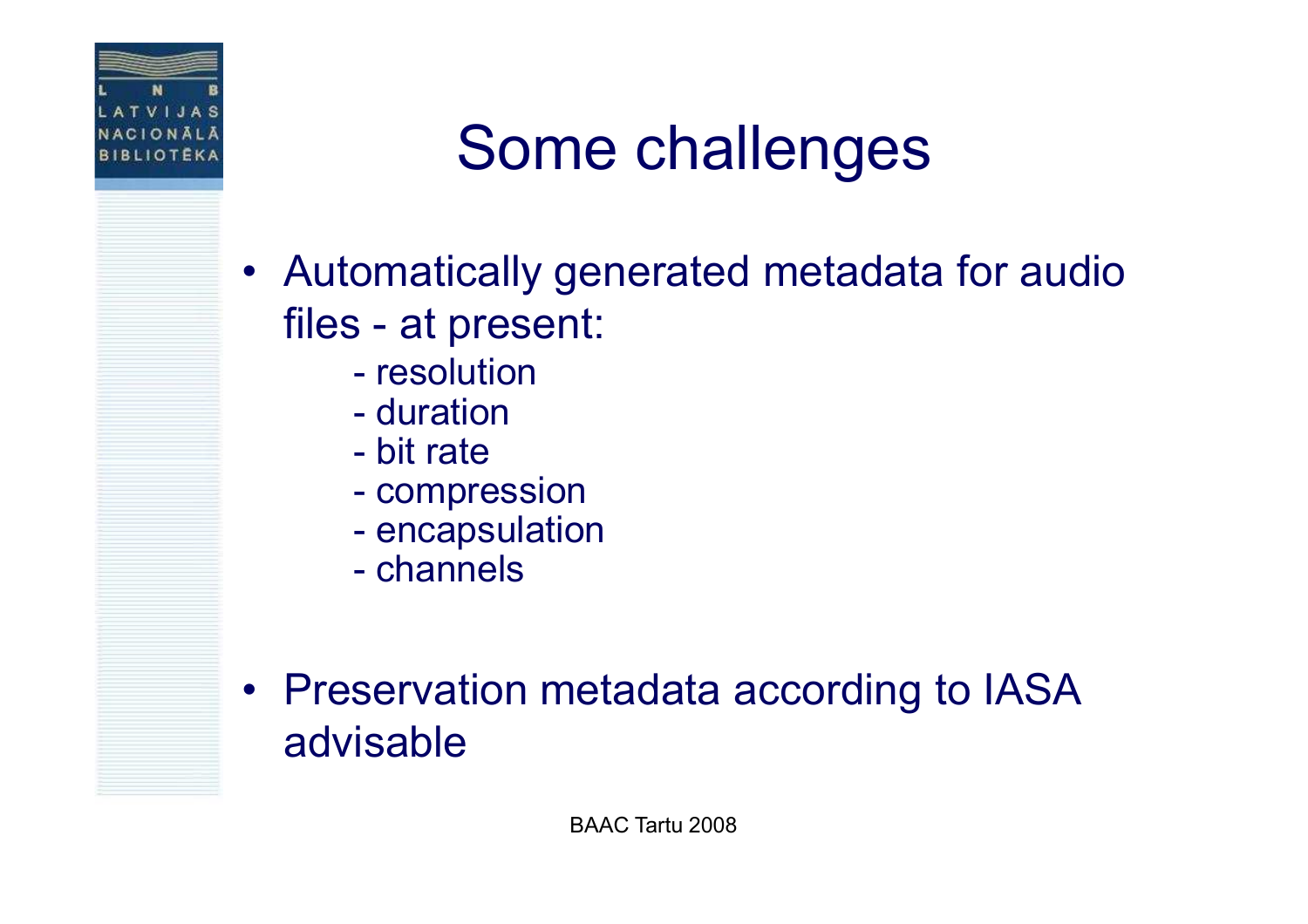

### Some challenges, cont.

- Finding the right person
- Fine-tuning the equipment
- Copyright issues



(Image from NFSA Australia)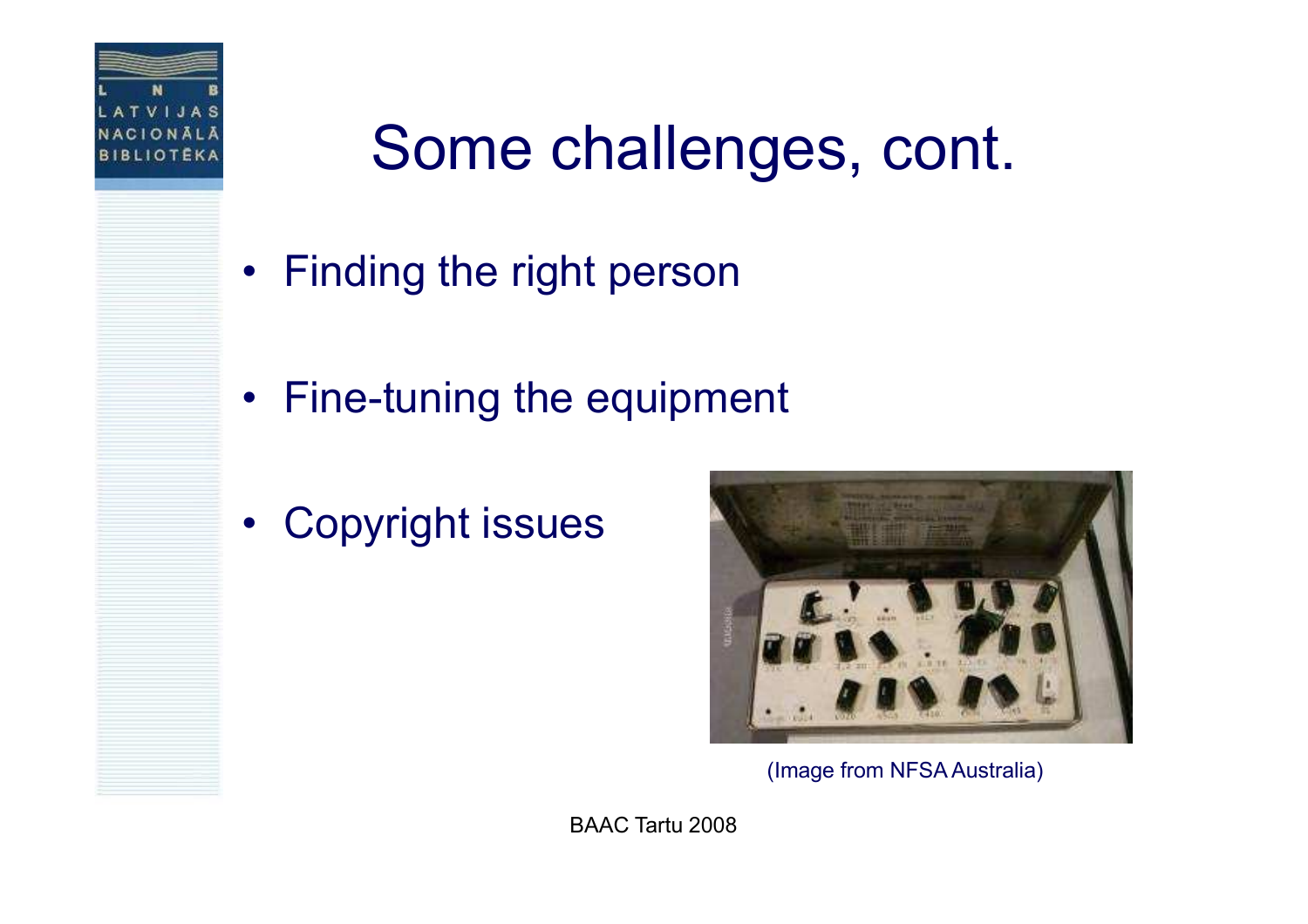

### **Perspectives**

- • Development of electronic payment facilities for downloading digital resource
- Offering audio digitising for individual needs
- • Cooperation with other institutions holding valuable audio resources
- Formation of digital archive of Latvian TV programs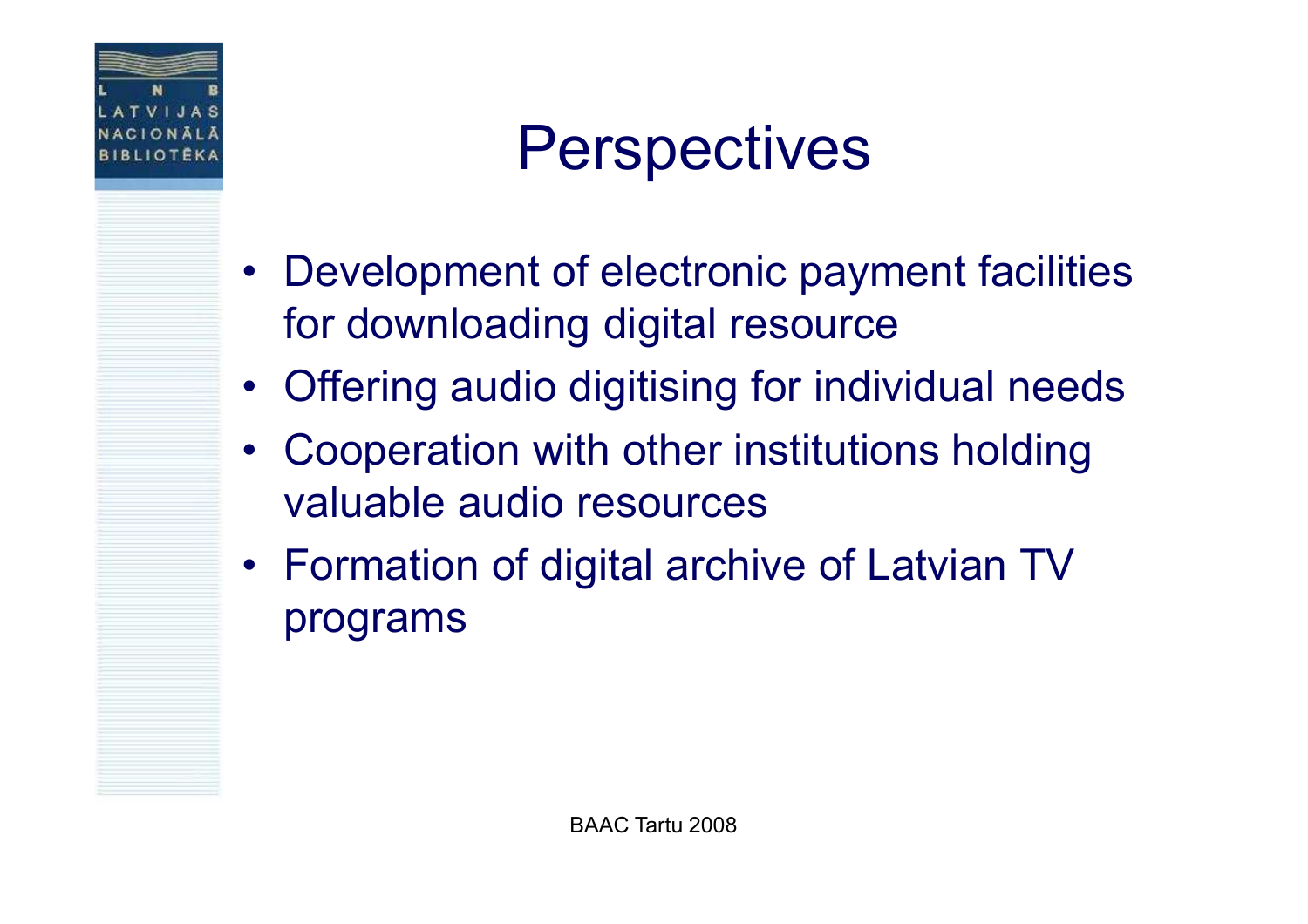

### Example

### • J. Vitols digital collection

http://vitols.Inb.lv/fez/index1.php